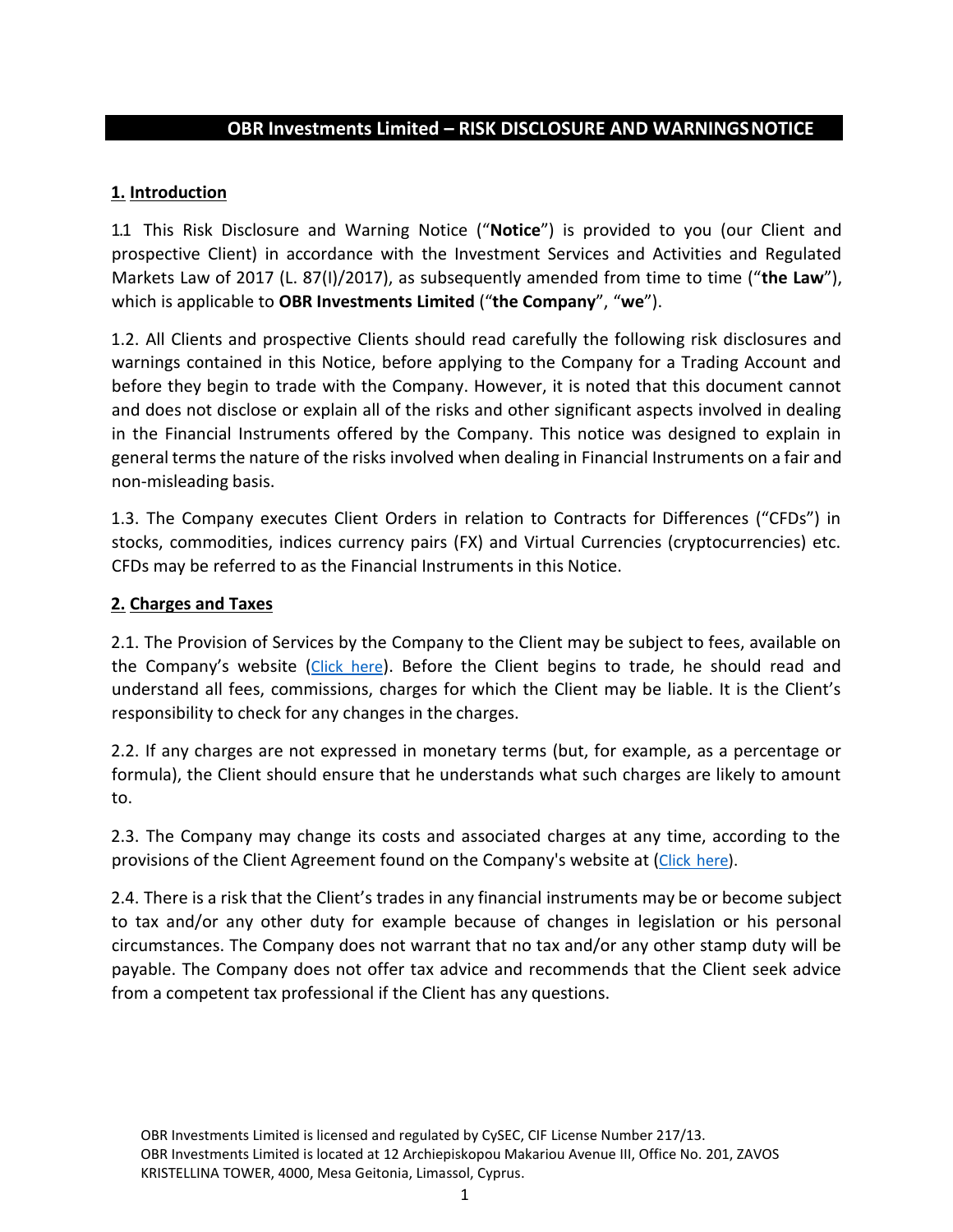2.5. The Client is responsible for any taxes and/or any other duty which may accrue in respect of his trades.

2.6. It is noted that taxes are subject to change without notice.

2.7. If required by applicable Law, the Company shall deduct at source from any payments due to the Client such amounts as are required by the tax authorities to be deducted in accordance with applicable Law.

2.8. It is possible that other costs, including taxes, relating to Transactions carried out on the Trading Platform may arise for which the Client is liable and which are neither paid via us nor imposed by the Company. Although it is the Client's sole and entire responsibility to account for tax due and without derogating from this, the Client agrees that the Company may deduct tax, as may be required by the applicable law, with respect to histrading activity on the Trading Platform. The Client is aware that the Company has a right of set-off against any amounts in the Client's Trading Account with respect to such tax deductions.

2.9. It is noted that the Company's prices in relation to CFDs trading are set/quoted in accordance to the Company's Best Interest and Order Execution Policy, which is available on the Company's website at ([Click here](https://www.obrinvest.com/eu/terms-and-conditions/bestinterest-and-orderexecution-policy/)). It is noted that Company's prices may be different from prices available elsewhere. The prices displayed on the Company's Trading Platform reflects the last known available price at the moment prior to placing any Order, however, the actual execution price of the Order may differ, in accordance with the Company's Best Interest and Order Execution Policy and Client Agreement. As such, the price that the Client receives when he opens or closes a position may not directly correspond to real time market levels at the point in time at which the sale of the CFD occurs or reflect the prices of third party brokers/providers.

#### **3. Third Party Risks**

3.1. It is understood that the Company will promptly place any Client money it receives into one or more segregated account(s) (denoted as 'clients' accounts') with reliable financial institutions (within or outside Cyprus or the EEA) such as a credit institution or a bank in a third country. Although the Company shall exercise due skill, care and diligence inthe selection of the financial institution according to Applicable Regulations, it is understood that there are circumstances beyond the control of the Company and hence the Company does not accept any liability or responsibility for any resulting losses to the Client as a result of the insolvency or any other analogous proceedings or failure of the financial institution where Client money will be held.

3.2. The financial institution (of paragraph 3.1.) where Client money will be held may be within or outside Cyprus or the EEA. It is understood that the legal and regulatory regime applying to any such financial institution outside Cyprus or the EEA will be different from that of Cyprus. Hence, in the event of the insolvency or any other equivalent failure or preceding of that person,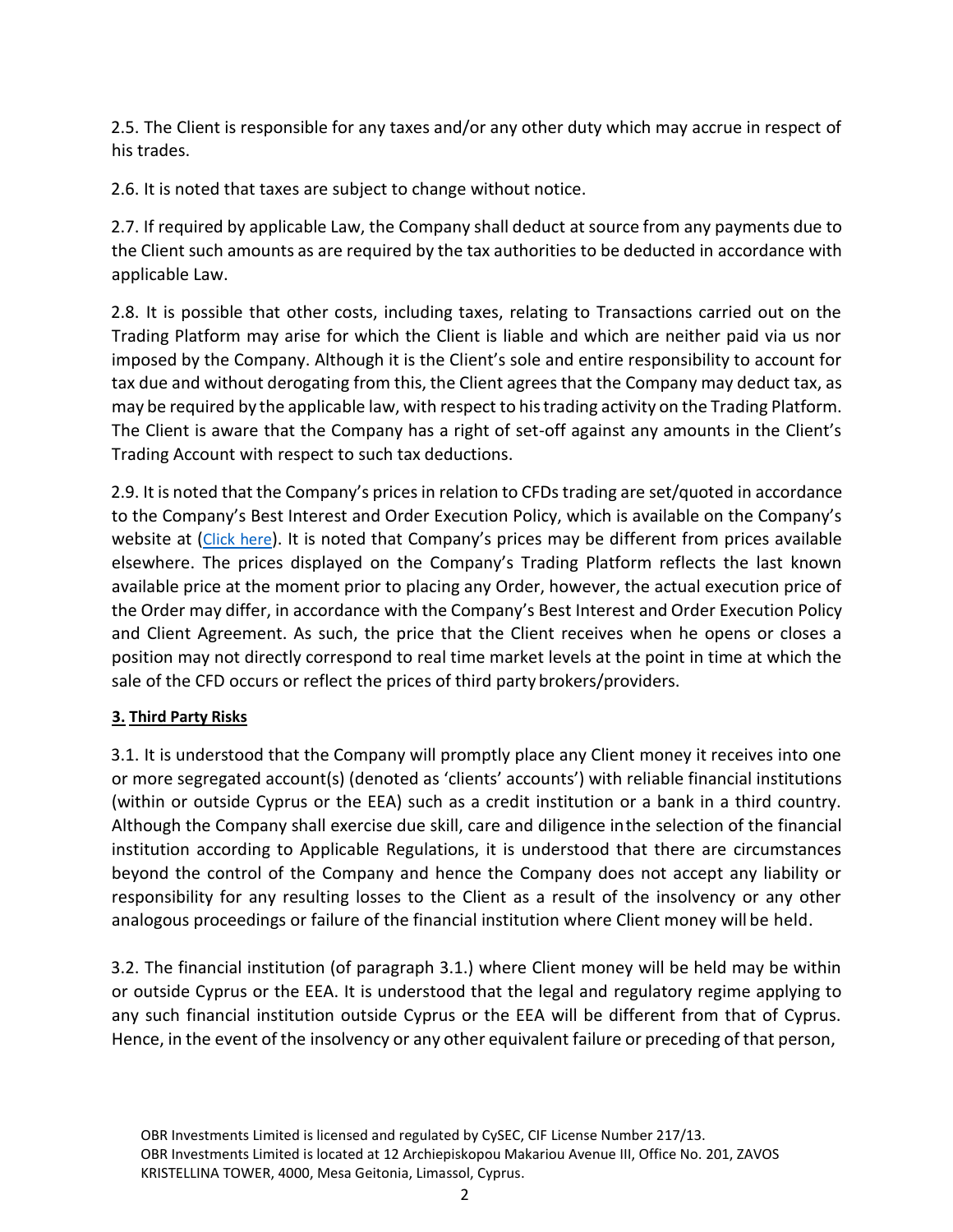the Client's money may be treated differently from the treatment which would apply if the money was held in a Segregated Account in Cyprus.

3.3. The financial institution to which the Company will pass Client money (as per paragraph 3.1.) may hold it in an omnibus account. Hence, in the event of the insolvency or any other analogous proceedings in relation to that financial institution, the Company may only have an unsecured claim against the financial institution on behalf of the Client, and the Client will be exposed to the risk that the money received by the Company from the financial institution is insufficient to satisfy the claims of the Client.

3.4. It is understood that the Company does not execute Client Orders on an own account basis, i.e. as principal to principal against the Client; the Company receives and then transmits and executes Client Orders with a third party (the Liquidity Provider). This is known and straight through process and is explained in the "Summary Best Interest and Order Execution Policy" found at [Click here](https://www.obrinvest.com/eu/terms-and-conditions/bestinterest-and-orderexecution-policy/)). In the event of luck of liquidity of the Liquidity Provider after a successful Order of the Client, the Company will not be in a position to settle the transaction for the Client (i.e. pay the Client the Difference of his successful trade).

## **4. Insolvency**

4.1. The Company's insolvency or default, may lead to Client Open positions being closed out without the Client's consent and as a result the Client may suffer losses.

#### **5. Investor Compensation Fund**

5.1. The Company participates in the Investor Compensation Fund for Clients of Investment Firms regulated in the Republic of Cyprus. Claims of the covered Clients against the Company **may** be compensated by the Investor Compensation Fund where the Company is unable, due to its financial circumstances. Compensation shall not exceed twenty thousand Euros(€20,000) or 90% (ninety per cent) of the cumulative covered claims of each entitled Client, whichever isthe lowest. For more details, please refer to the "Investor Compensation Fund Notice" found on the Company's Website at [\(Click](https://www.obrinvest.com/eu/terms-and-conditions/investor-compensation-fund/) here).

## **6. Technical Risks**

6.1. The Client and not the Company shall be responsible for the risks of financial losses caused by failure, malfunction, interruption, disconnection or malicious actions of information, communication, electricity, electronic or other systems, which are not the result of gross negligence or willful default of the Company.

6.2. If the Client undertakes transactions on an electronic system, he will be exposed to risks associated with the system including the failure of hardware, software, servers, communication lines and internet failure. The result of any such failure may be that his Order is either not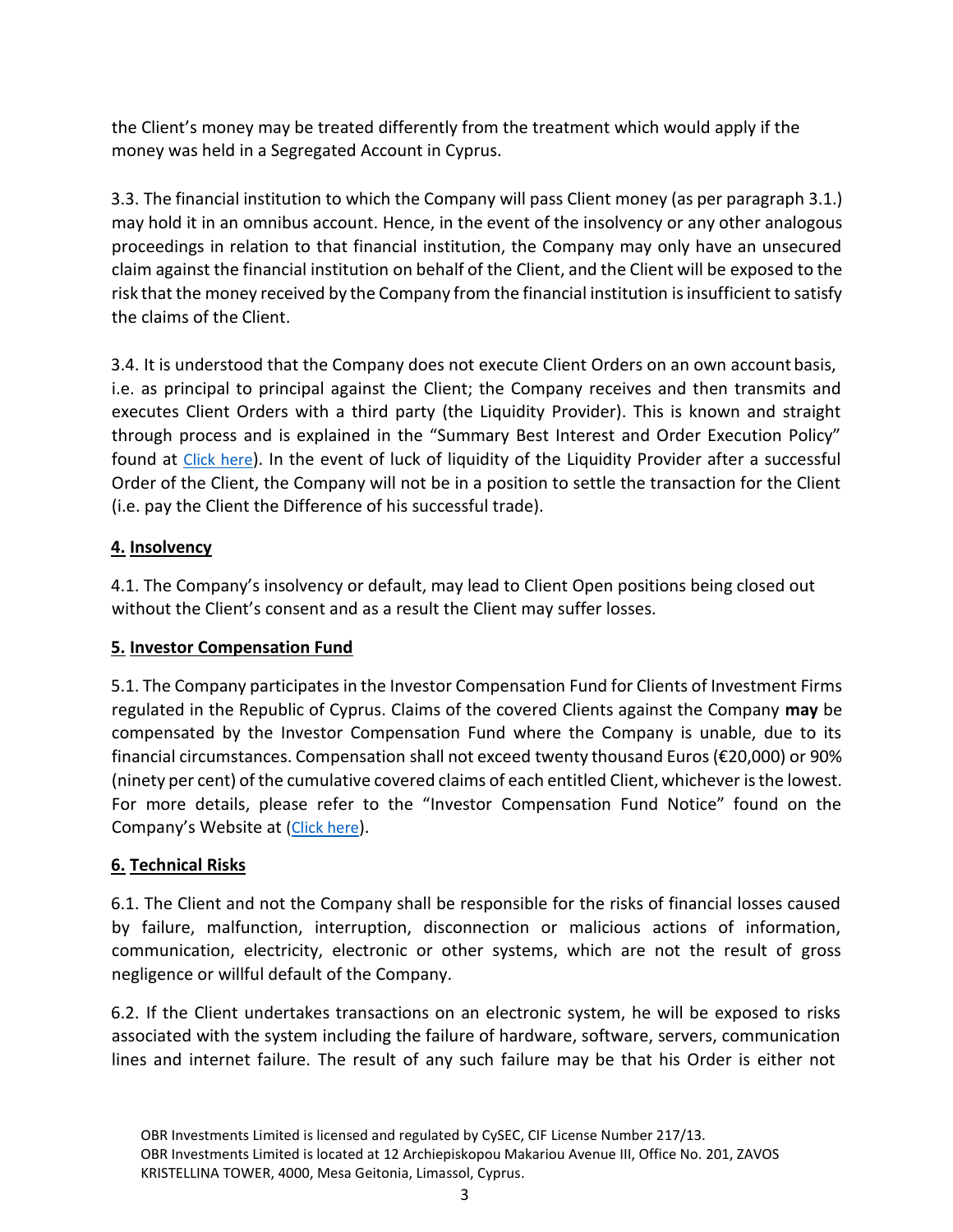executed according to his instructions or it is not executed at all. The Company does not accept any liability in the case of such a failure, not owed to the Company's gross negligence or willful default. The Company strives on a best effort basisto provide the Client with a secure and smooth online experience. However, the Client acknowledges the risk that should third parties (hackers) launch a coordinated attack against Company systems that there may be a disruption of services that may result in Client losses. The Company does not accept any liability resulting from such attacks to the extent that the Company has taken all reasonable measures on a best effort basis to fend off such malicious actions.

6.3. The Client acknowledges that the unencrypted information transmitted by e-mail is not protected from any unauthorized access.

6.4. At times of excessive deal flow the Client may have some difficulties to be connected over the phone or the Company's Platform(s)/system(s), especially in fast Market (for example, when key macroeconomic indicators or news are released).

6.5. The Client acknowledges that the internet may be subject to events which may affect his access to the Company's Websites and/or the Company'strading Platform(s)/system(s), including but not limited to interruptions or transmission blackouts, software and hardware failure, internet disconnection, public electricity network failures or hacker attacks. The Company is not responsible for any damages or losses resulting from such events which are beyond its reasonable control or for any other losses, costs, liabilities, or expenses (including, without limitation, loss of profit) which may result from the Client's inability to access the Company's Website and/or Trading System or delay or failure in sending orders or Transactions, not owed to the Company's gross negligence or willful default.

6.6. In connection with the use of computer equipment and data and voice communication networks, the Client bears the following risks amongst other risks in which cases the Company has no liability of any resulting loss:

- (a) Power cut of the equipment on the side of the Client or the provider, or communication operator (including voice communication) that serves the Client.
- (b) Physical damage (or destruction) of the communication channels used to link the Client and provider (communication operator), provider, and the trading or information server of the Client.
- (c) Outage (unacceptably low quality) of communication via the channels used by the Client, or the channels used by the provider, or communication operator (including voice communication) that are used by the Client.
- (d) Wrong or inconsistent with requirements settings of the Client Terminal.
- (e) Untimely update of the Client Terminal.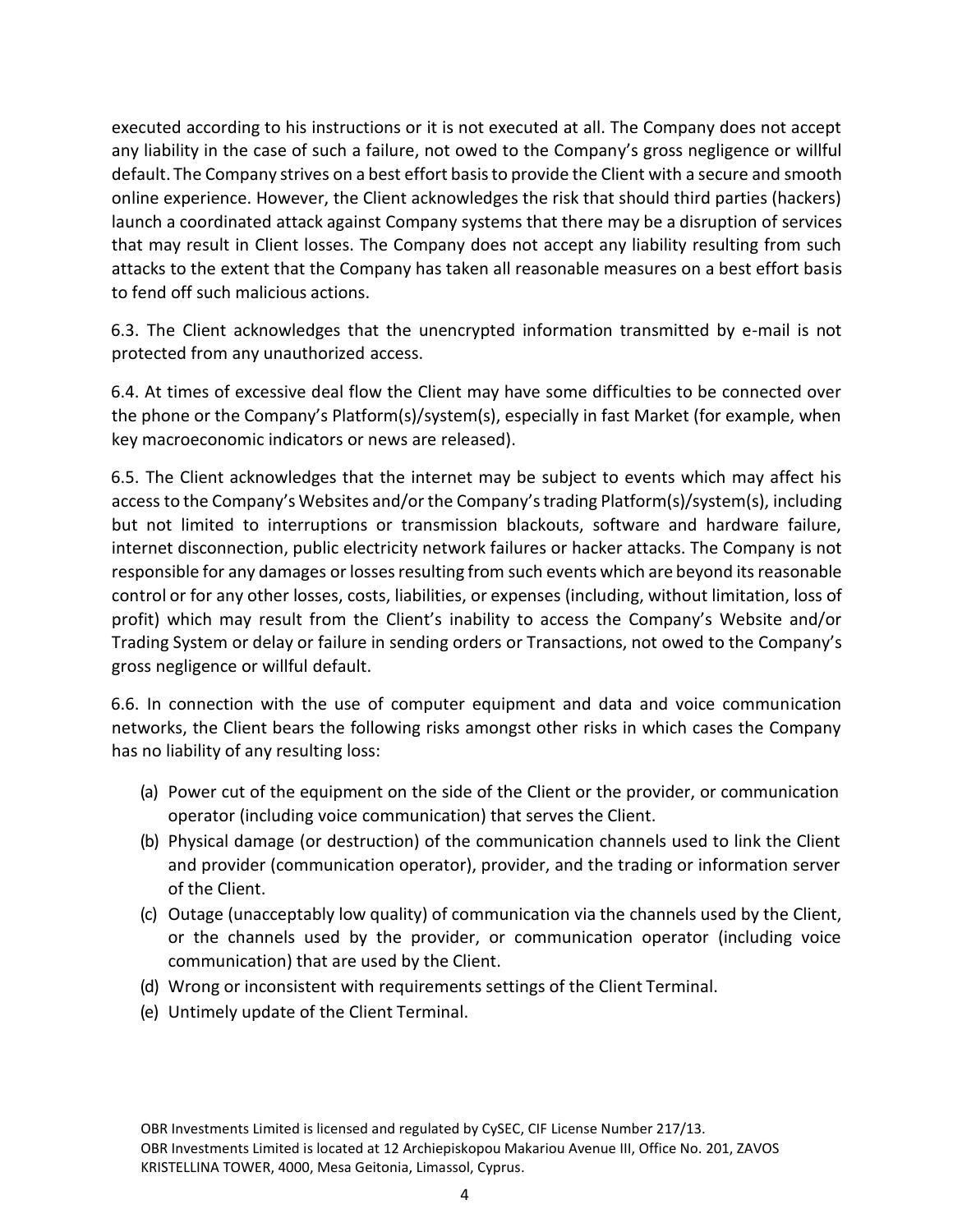- (f) The use of communication channels, hardware and software, generate the risk of nonreception of a message (including text messages) by the Client from the Company.
- (g) Malfunction or non-operability of the Trading Platform, which also includes the Client Terminal.

6.7. The Client may suffer financial losses caused by the materialization of the above risks, the Company accepts no responsibility or liability in the case of such a risk materializing and the Client shall be responsible for all related losses he may suffer, to the extent that these are not owed to the Company's gross negligence or willful default.

## **7. Trading Platform**

7.1. The Client is warned that when trading in an electronic Trading Platform he assumes risk of financial loss which may be a consequence of amongst other things:

- Failure of Client's devices, software and poor quality of connection.
- The Company's or Client's hardware or software failure, malfunction ormisuse.
- Improper work of Client's equipment.
- Wrong setting of Client's Terminal.
- Delayed updates of Client's Terminal.
- 7.2. The Client acknowledges that only one Instruction is allowed to be in the queue at one time. Once the Client has sent an Instruction, any further Instructions sent by the Client are ignored and the "orders is locked" message appears until the first Instruction is executed.
- 7.3. It is understood that the connection between the Client Terminal and the Company'sServer may be disrupted at some point and some of the Quotes may not reach the ClientTerminal.
- 7.4. The Client acknowledges that when the Client closes the order placing/ deleting window or the position opening/closing window, the Instruction, which has been sent to the Server, shall not be cancelled.
- 7.5. Orders may be executed one at a time while being in the queue. Multiple orders from the same Trading Account in the same time may not be executed.
- 7.6. The Client acknowledges that when the Client closes the Order, it shall not becancelled.
- 7.7. In case the Client has not received the result of Force Majeure Events the execution of the previously sent Order but decides to repeat the Order, the Client shall accept the risk of making two Transactions instead of one.
- 7.8. The Client acknowledges that if a Pending Order in a CFD has already been executed but the Client sends an instruction to modify its level, the only instruction, which will be executed, is the instruction to modify Stop Loss and/or Take Profit levels on the position opened when the Pending Order triggered.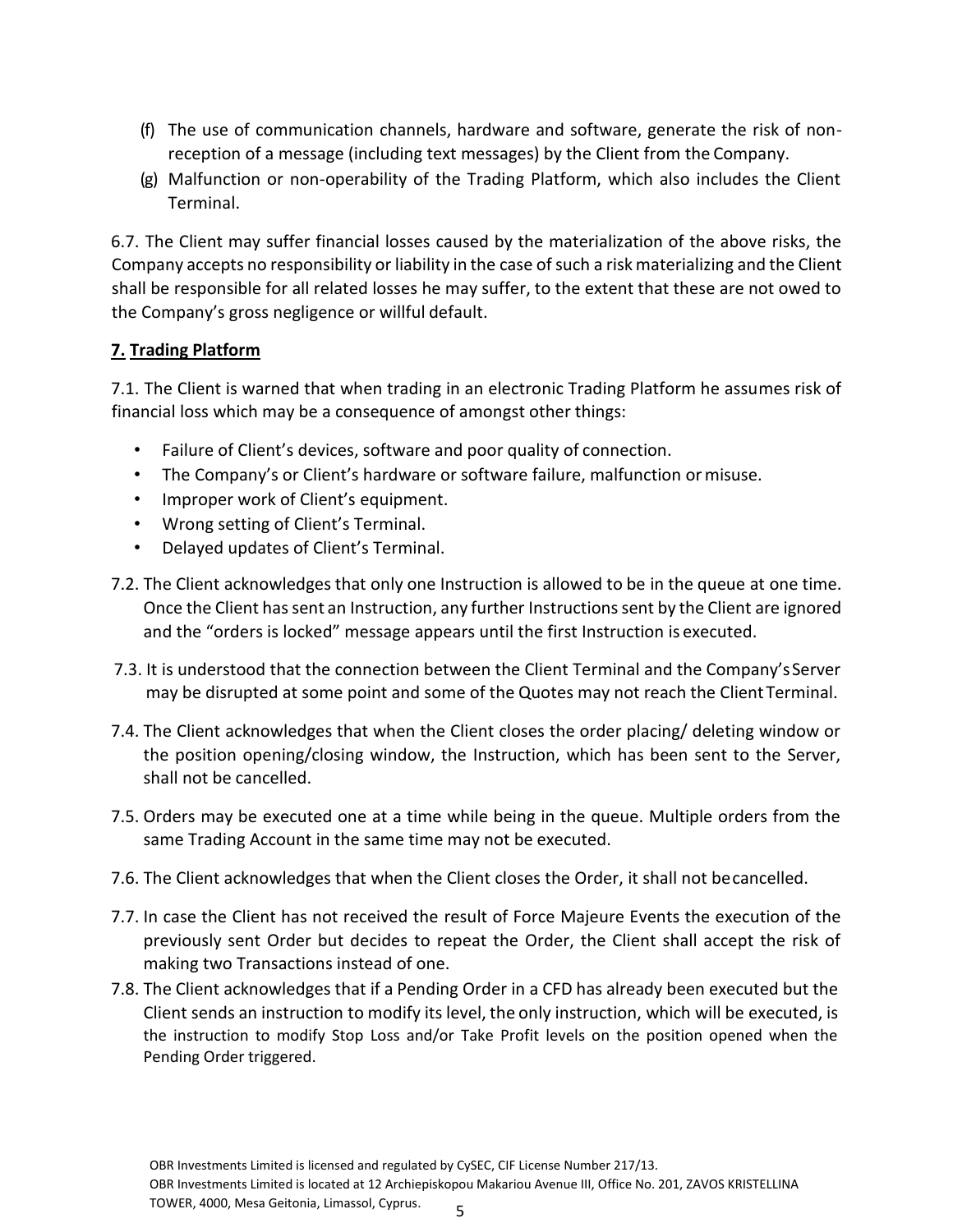# **8. Force Majeure Events**

8.1. In case of a Force Majeure Event the Company may not be in a position to arrange for the execution of Client Orders or fulfil its obligations under the Client Agreement with the Client found at [Click here](https://www.obrinvest.com/eu/terms-and-conditions/)). As a result, the Client may suffer financial loss.

8.2. According to the Client Agreement, the Company will not be liable or have any responsibility for any type of loss or damage arising out of any failure, interruption, or delay in performing its obligations under the Client Agreement where such failure, interruption or delay is due to a Force Majeure Event.

# **9. Communication between the Client and the Company**

9.1. The Client shall accept the risk of any financial losses caused by the fact that the Client has received with delay or has not received at all any notice from the Company.

9.2. The Client acknowledges that the unencrypted information transmitted by e-mail is not protected from any unauthorized access.

9.3. The Company has no responsibility if unauthorized third persons have access to information, including electronic addresses, electronic communication and personal data, access data when the above are transmitted between the Company and the Client or when using the internet or other network communication facilities, telephone, or any other electronic means.

9.4. The Client is fully responsible for the risks in respect of undelivered Company Online Trading System internal mail messages sent to the Client by the Company as they are automatically deleted within 3 (three) calendar days.

# **10. Abnormal Market Conditions**

10.1. The Client acknowledges that under Abnormal Market Conditions the period during which the Orders are executed may be extended or it may be impossible for Orders to be executed at declared prices or may not be executed at all.

10.1. Abnormal Market Conditions include but not limited to times of rapid price fluctuations of the price, rises or falls in one trading session to such an extent that, under the rules of the relevant exchange, trading is suspended or restricted, or there is lack of liquidity, or this may occur at the opening of trading sessions.

# **11. Foreign Currency**

11.1. When a Financial Instrument is traded in a currency other than the currency of the Client's country of residence and/or Trading Account, any changes in the exchange rates may have a negative effect on its value, price and performance and may lead to losses for the Client.

# **12. Conflicts of Interest**

12.1. When the Company deals with the Client, the Company, an associate, a relevant person or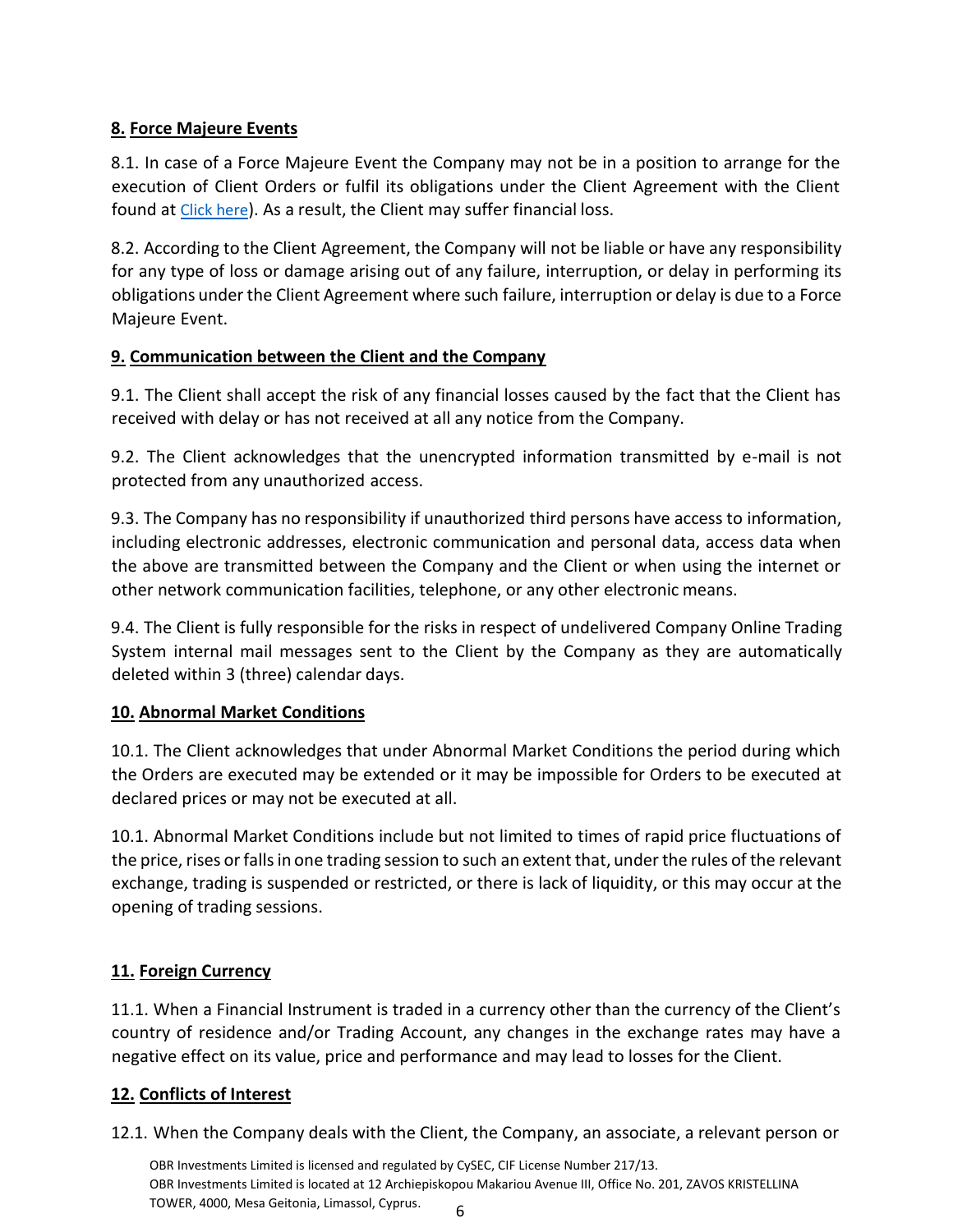some other person connected with the Company may have an interest, relationship or arrangement that is material in relation to the Transaction/Order concerned or that it conflicts with the Client's interest.

12.2. The following includes the major circumstances which constitute or may give rise to a conflict of interest entailing a material risk of damage to the interests of one or more Clients, as a result of providing investment services:

- the Company's bonus scheme may award its employees based on the trading volume etc.;
- the Company may execute Clients Orders with entities belonging to the Company's Group of Companies where the revenues of those entities is largely generated from Client's trading losses;
- the Company may receive or pay inducements to or from third parties due to the referral of new Clients or Clients' trading;

12.3. For more information about the conflicts of interest and the procedures and controls that the Company follows tomanage the identified conflicts of interest, please refer to the Company's Summary of Conflicts of Interest Policy found on the Company's website at ([Clickhere](https://www.obrinvest.com/eu/terms-and-conditions/conflicts-of-interest-policy/)).

## **13. Appropriateness**

13.1. The Company requires the Client to pass through an appropriateness test during the application process and warns the Client if trading in CFDs is not appropriate for him, based on the information provided. In this context the Company has designed, implemented and maintains a scoring mechanism capable of identifying whether the product is appropriate for clients or not. The Company automatically rejects (potential) clients that obtain a very low score. For all other (potential) clients, any decision whether or not to open a Trading Account, and or whether or not they understand the risks lies with them.

## **14. INFORMATION ON RISKS ASSOCIATED WITH COMPLEX FINANCIAL INSTRUMENTS (CFDS)**

## **14.1. INTRODUCTION**

Trading CFDs can put Client's capital at risk, especially if used in a speculative manner. CFDs are categorized as high risk complex Financial Instruments and Clients may lose their entire balance. Trading CFDs is not appropriate for all retail traders.

The investment decisions made by the Clients are subject to various markets, currency, economic, political, business risks etc., and may lead to losses.

The Client acknowledges and without any reservation accepts that, notwithstanding any general information which may have been given by the Company, the value of any investment in Financial Instruments may fluctuate either upwards or downwards. The Client acknowledges and without any reservation accepts the existence of a substantial risk of incurring losses and damages as a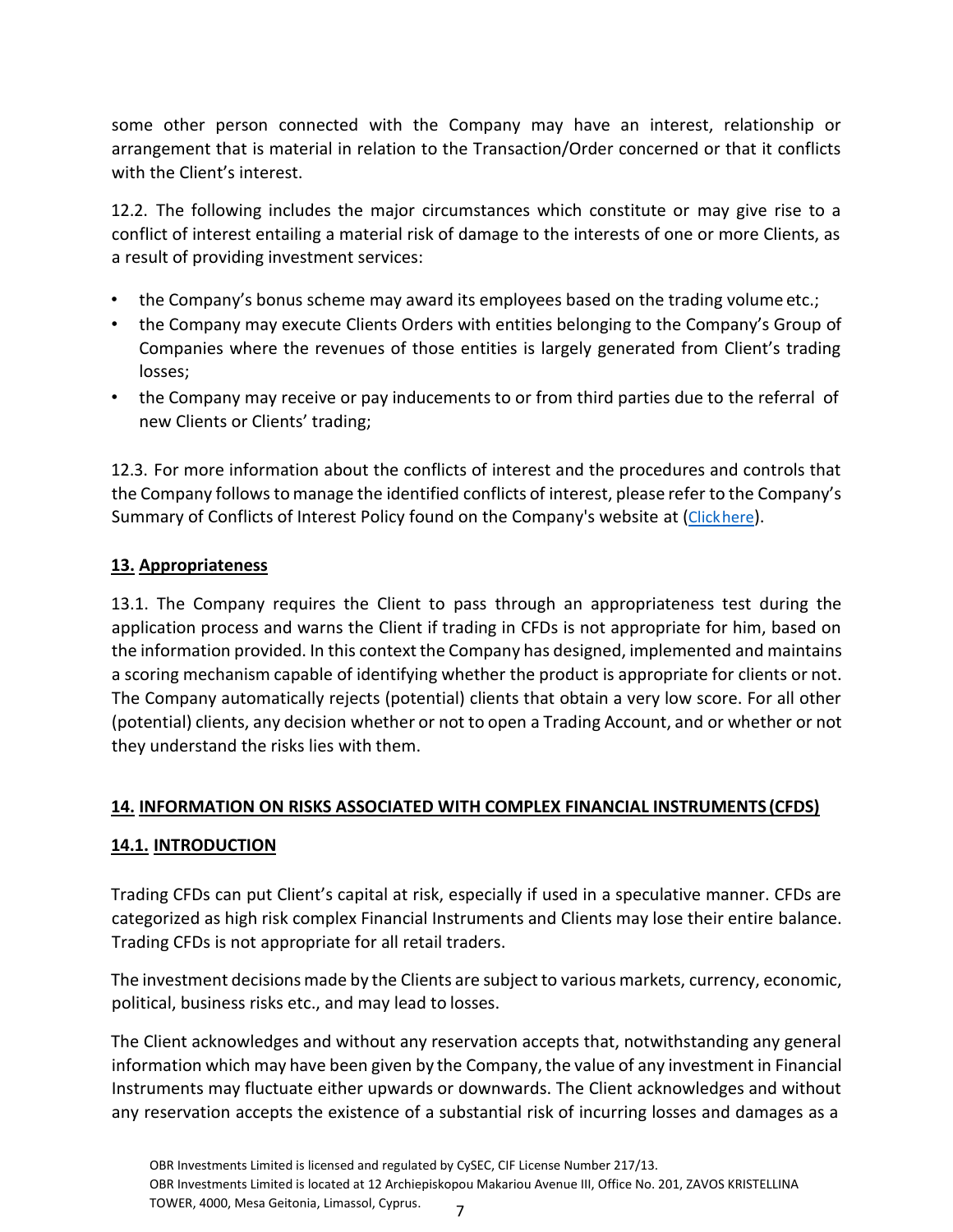result of buying or selling any Financial Instrument and acknowledges his willingness to take such risk.

Set out below is an outline of the major risks and other significant aspects of CFDs trading:

- i. **Trading in CFDs is VERY SPECULATIVE AND HIGHLY RISKY** and is not suitable for all members of the general public but only for those investors who:
	- a) understand and are willing to assume the economic, legal and other risksinvolved.
	- b) taking into account their personal financial circumstances, financial resources, life style and obligations are financially able to assume the loss of their entirebalance.
	- c) have the knowledge to understand CFDs trading and the Underlying assets and Markets.
	- d) have the necessary knowledge and expertise in CFDs trading on virtual currencies and are able to understand the specific characteristics and risks related to these products

ii. The Company will not provide the Client with any advice relating to CFDs, the Underlying Assets and Markets or make investment recommendations including occasions where the Client shall request such advice and/or recommendation. However, the Company may provide the Client with information and tools produced by third parties on an "as is" basis (i.e. the Company does not approve, or endorse, or affect the said information and or tools), which may be indicative of trading trends or trading opportunities. The Client accepts and understands that taking any actions based on the information and/or tools provided by third parties may result in losses and or general reduction of value of the Client's assets. The Company does not accept liability for any such losses resulting from actions taken by the Client on the basis of information and or tools produced by third parties.

iii. CFDs are derivative financial instruments deriving their value from the prices of the underlying assets/markets in which they refer to (for example currency, equity indices, stocks, metals, indices futures, forwards etc.). It is important therefore that the Client understands the risks associated with trading in the relevant underlying asset/ market because fluctuations in the price of the underlying asset/ market will affect the profitability of his trade. For more information regarding the Company's pricing policy, please refer to the Company's Best Interest and Order Execution Policy found at ([Click](https://www.obrinvest.com/eu/terms-and-conditions/bestinterest-and-orderexecution-policy/) here).

iv. Information of the previous performance of CFDs, the Underlying Assets and Markets does not guarantee its current and/or future performance. The use of historical data does not constitute a binding or safe forecast as to the corresponding future performance of the CFDs to which the said information refers.

## v. **Volatility**:

Some Financial Instruments trade within wide intraday ranges with volatile price movements. Therefore, the Client must carefully consider that there is a high risk of losses. The price of a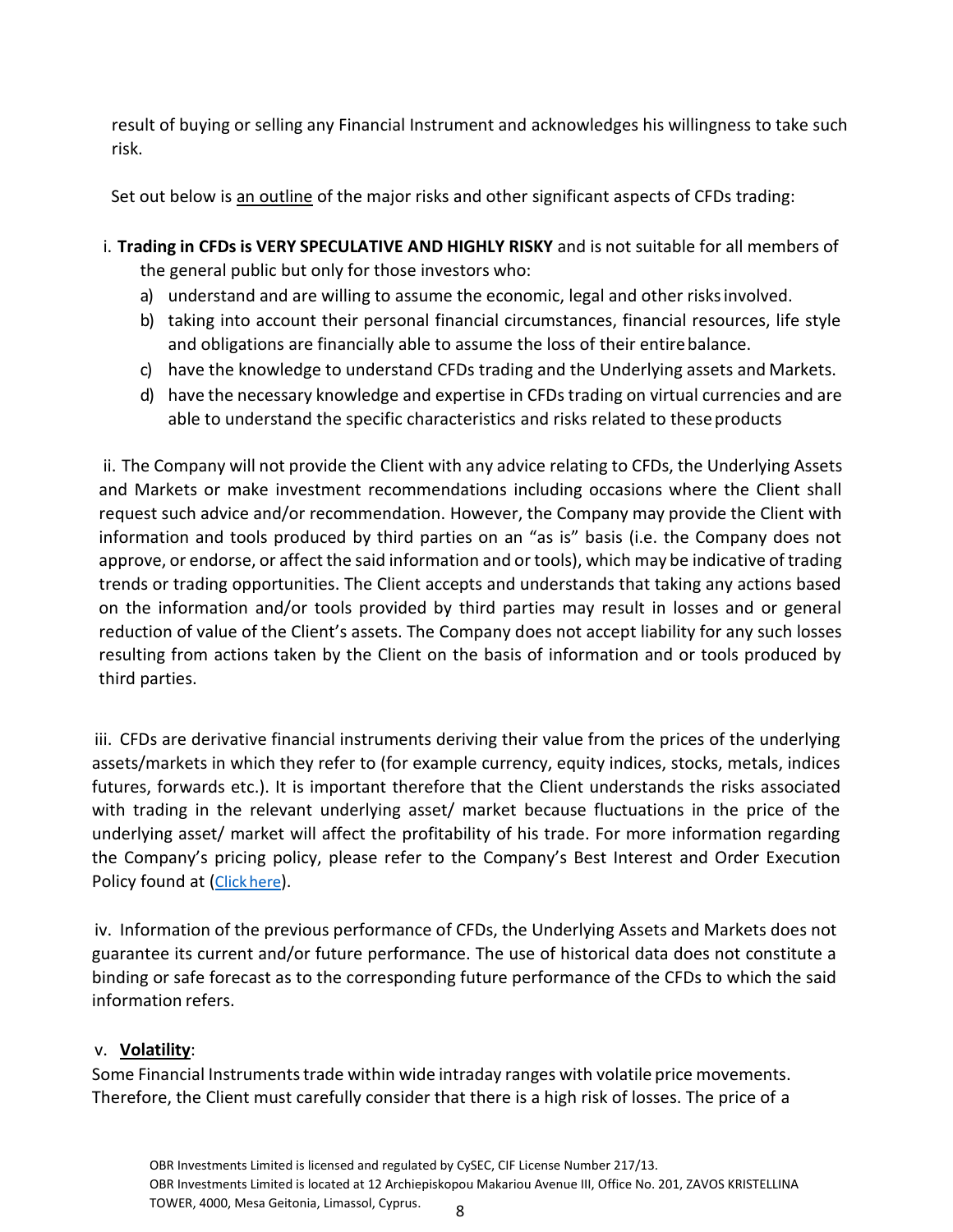Financial Instrument is derived from the price of the Underlying Asset in which the Financial Instruments refers to. Financial Instruments and related Underlying Markets can be highly volatile. The prices of Financial Instruments and the Underlying Asset may fluctuate rapidly and over wide ranges and may reflect unforeseeable events or changes in conditions, none of which can be controlled by the Client or the Company. Under certain market conditions it may be impossible for a Client Order to be executed at declared prices leading to losses. The prices of Financial Instruments and the Underlying Assets will be influenced by, amongst other things, changing supply and demand relationships, governmental, agricultural, commercial and trade programs and policies, national and international political and economic events and the prevailing psychological characteristics of the relevant market place.

#### **vi. Liquidity:**

Liquidity risk refers to the capacity to readily monetize assets without suffering a significant discount in their prices. The Client accepts and acknowledges that the Underlying Instruments on some Derivative Products offered by the Company may be inherently illiquid or sometimes face persistent liquidity strains due to adverse market conditions. Illiquid Underlying Assets may exhibit high levels of volatility in their prices and consequently a higher degree of risk, this typically leads to larger gaps in SELL and BUY prices for an Underlying Instrument than would otherwise prevail under liquid market conditions. These large gaps may be reflected on the prices of the Derivative Product the Company offers.

#### **vii.Off-exchange transactions in Derivative Financial Instruments:**

CFDs offered by the Company are off-exchange transactions (i.e. over-the-counter). The trading conditions are set by us (in line with the trading conditions received by our Liquidity Provider(s)), subject to any obligations we have to provide best execution, to act reasonably and in accordance with our Client Agreement and with our Best Interest and Order Execution Policy. Each CFD that the Client opens through our Trading Platform results in the entering of an Order with the Company; such Orders can only be closed with the Company and are not transferable to any other person.

While some off-exchange markets are highly liquid, transactions in off-exchange or nontransferable derivatives may involve greater risk than investing in on-exchange derivatives because there is no exchange market on which to close out an Open Position. It may be impossible to liquidate an existing position, to assess the value of the position arising from an off-exchange transaction or to assess the exposure to risk. Prices need not be quoted, and, even where they are, they will be established by dealers in these instruments and consequently it may be difficult to establish what a fair price is.

The Company is using an Online Trading System for transactions in CFDs which does not fall into the definition of a recognized exchange or Multilateral Trading Facility and so do not have the same protection.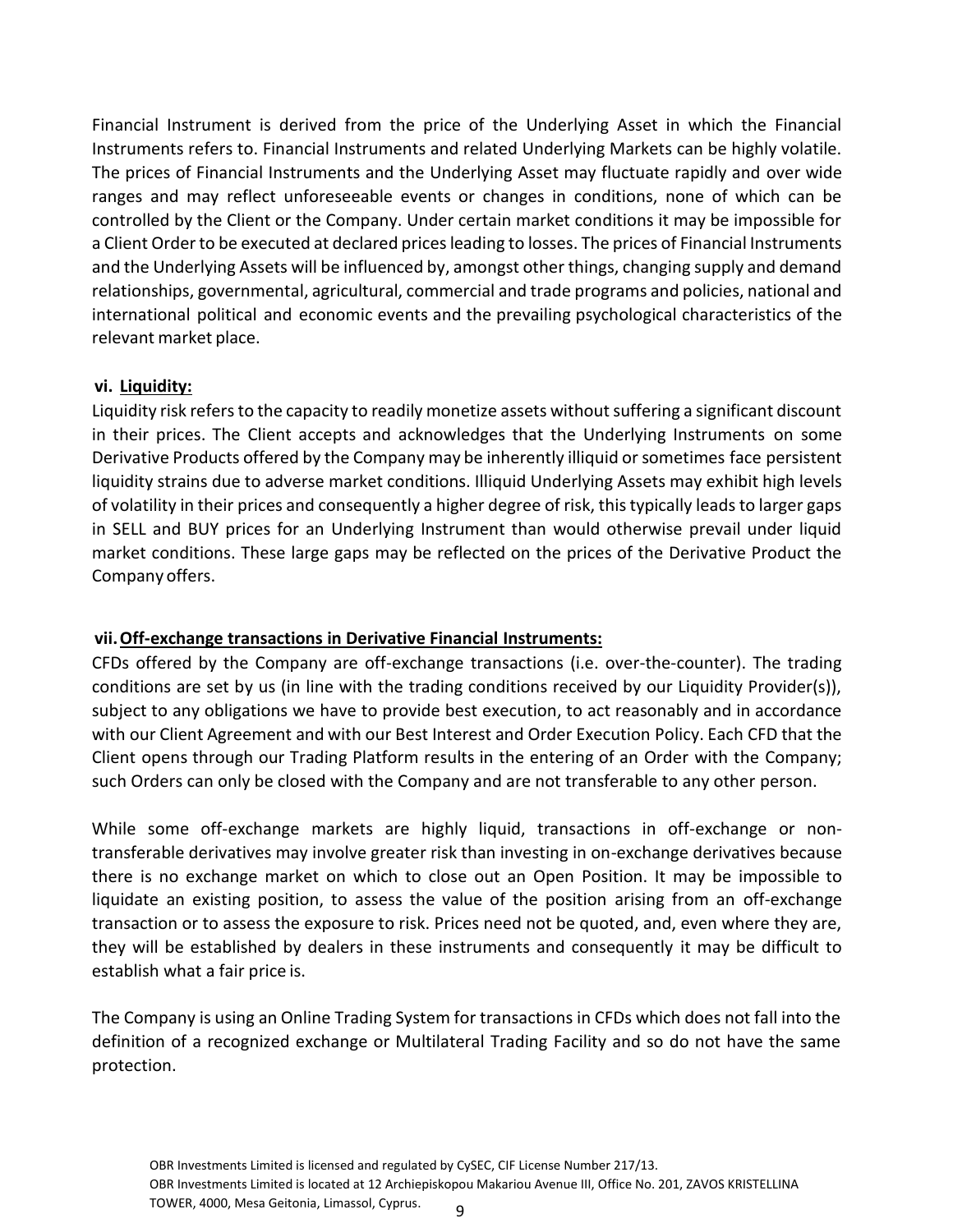### **viii. No Clearing House protection:**

The Transactions in the Financial Instruments offered by the Company are not currently subject to exchange or clearing house requirements/obligations.

### **ix. No Delivery:**

It is understood that the Client has no rights or obligations in respect to the Underlying Assets/Instruments relating to the CFDs he is trading. There is no delivery of the Underlying Asset.

## **x. Suspensions of Trading:**

Under certain trading conditions it may be difficult or impossible to liquidate a position. This may occur, for example, at times of rapid price movement if the price rises or falls in one trading session to such an extent that under the rules of the relevant exchange trading is suspended or restricted. Placing a Stop Loss will not necessarily limit the Client's losses to the intended amounts, because market conditions may make it impossible to execute such an Order at the stipulated price. In addition, under certain market conditions the execution of a Stop Loss Order may be worse than its stipulated price and the realized losses can be larger than expected.

### **xi. Slippage:**

Slippage is the difference between the expected price of a Transaction in a CFD, and the price the Transaction is actually executed at. Slippage often occurs during periods of higher volatility (for example due to news events) making an Order at a specific price impossible to execute and also when large Orders are executed when there may not be enough interestat the desired price level to maintain the expected price of trade.

## **14.2.INFORMATION ON RISKS SPECIFICALLY ASSOCIATED WITH CFDs:**

**i.** CFDs available for trading with the Company are non-deliverable/transactions giving an opportunity to make profit on changes in the Underlying Asset (stocks,currencies,

commodities, precious metals and any other asset according to the Company's discretion from time to time). If the Underlying Asset movement is in the Client's favor, the Client may achieve a good profit, but an equally small adverse market movement can quickly result in the loss of the Clients' entire balance. So, the Client must not enter into CFDs unless he is willing to undertake the risks of losing entirely all of the balance of his trading account(s).

Investing in CFDs carries risks and the Client should be aware of these risks. Transactions in CFDs may also have a contingent liability and the Client should be aware of the implications of this as set in point iv below.

## **ii. Leverage and Gearing:**

In order to place a CFD Order, the Client is required to maintain a margin. Margin is usually a relatively modest proportion of the overall contract value. This means that the Client will be trading using "leverage" or "gearing". This means a relatively small market movement can lead to a proportionately much larger movement in the value of the Client's position, and this can work either against the Client or for the Client.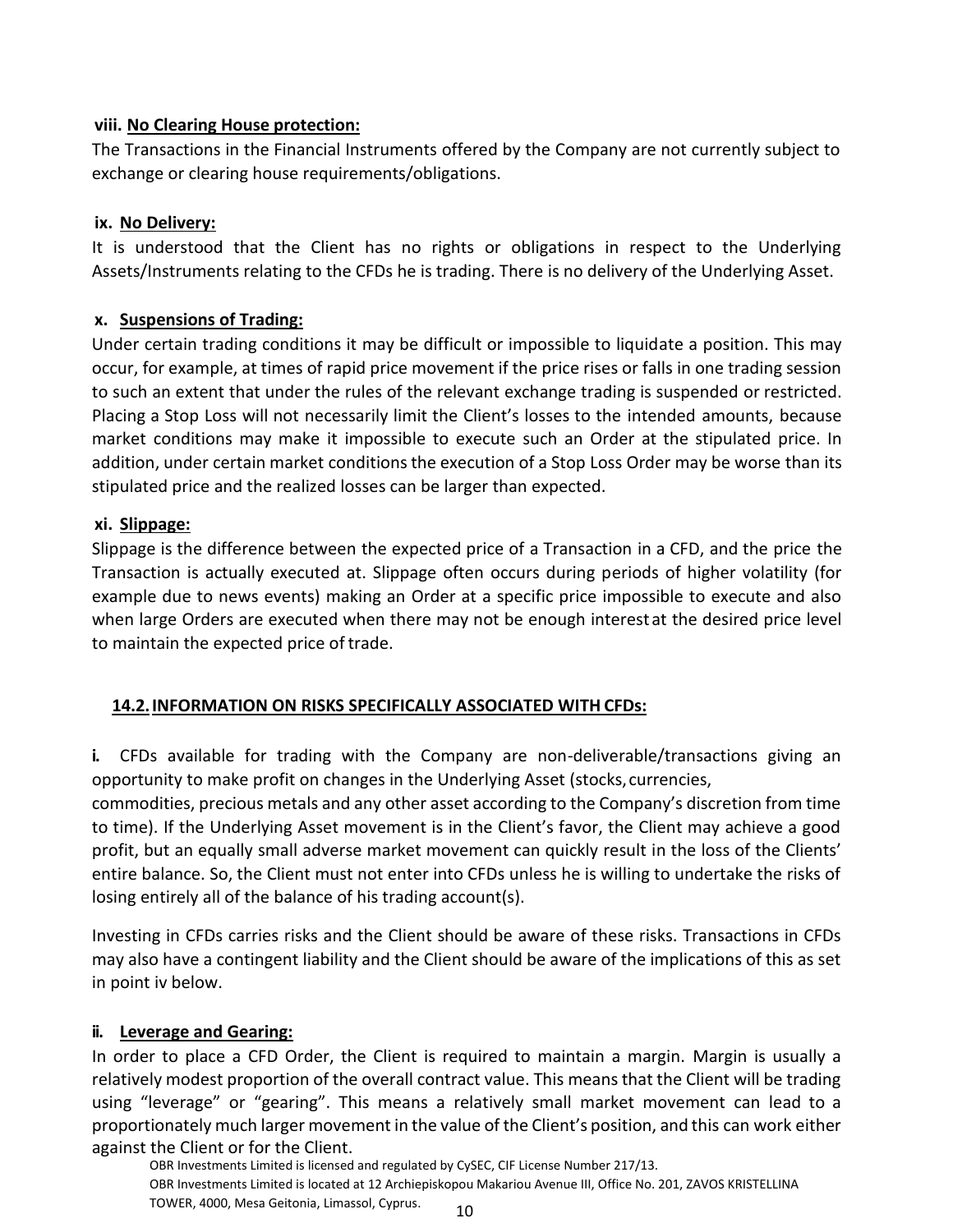At all times during which the Client opens trades, they must maintain enough equity, consider all running profits and losses, for meeting the margin requirements. If the market moves against the Client's position and/or Margin requirements are increased, the Client may be required to deposit additional funds to maintain his position or face the risk of closure of his position(s) by the Company on his behalf.

It is important that you monitor your positions closely because the effect of leverage and gearing speed the occurrence of profits or losses. It is your responsibility to monitor your trades and while you have open trades you should always be in a position to do so. For more information regarding the maintenance margin levels and Stop Out levels please visit our website.

# **iii. Margin:**

The Client acknowledges and accepts that, regardless of any information which may be offered by the Company, the value of CFDs may fluctuate downwards or upwards and it is even probable that the investment may become of no value. This is owed to the margining system applicable to such trades, which generally involves a comparatively modest deposit or margin in terms of the overall contract value, so that a relatively small movement in the Underlying Market can have a disproportionately dramatic effect on the Client's trade. If the Underlying Market movement is in the Client's favor, the Client may achieve a good profit, but an equally small adverse market movement can not only quickly result in the loss of the Clients' entire deposit but also expose the Client to a large additional loss.

The Company may change its Margin requirements, according to the provisions of the Client Agreement found on the Company's website at [Click here](https://www.obrinvest.com/eu/terms-and-conditions/)).

# **iv. Contingent Liability Investment Transactions:**

Contingent liabilities are potential obligations that may be assumed by the Client depending on the outcome of an event that was beyond any person's control and/or expectations. For example, in case whereby due to extreme volatility of the underlying instrument the Client has sustained losses that exceed his balance with the Company (i.e. he has generated a negative balance with the Company), the Client may be then called to pay an amount equal to these losses.

## **v. Risk-reducing Orders or Strategies**

The Company makes available certain Orders (e.g. "stop-loss" orders, where permitted under local law, or "stop-limit" Orders), which are intended to limit losses to certain amounts. Such Orders may not be adequate given that markets conditions make it impossible to execute such Orders, e.g. due to illiquidity in the market. We aim to deal with such Orders fairly and promptly but the time taken to fill the Order and level at which the Order is filled depends upon the underlying market. In fast-moving markets, a price for the level of your Order might not be available, or the market might move quickly and significantly away from the stop level before we fill it.

Strategies using combinations of positions, such as "spread" and "straddle"' positions may be as risky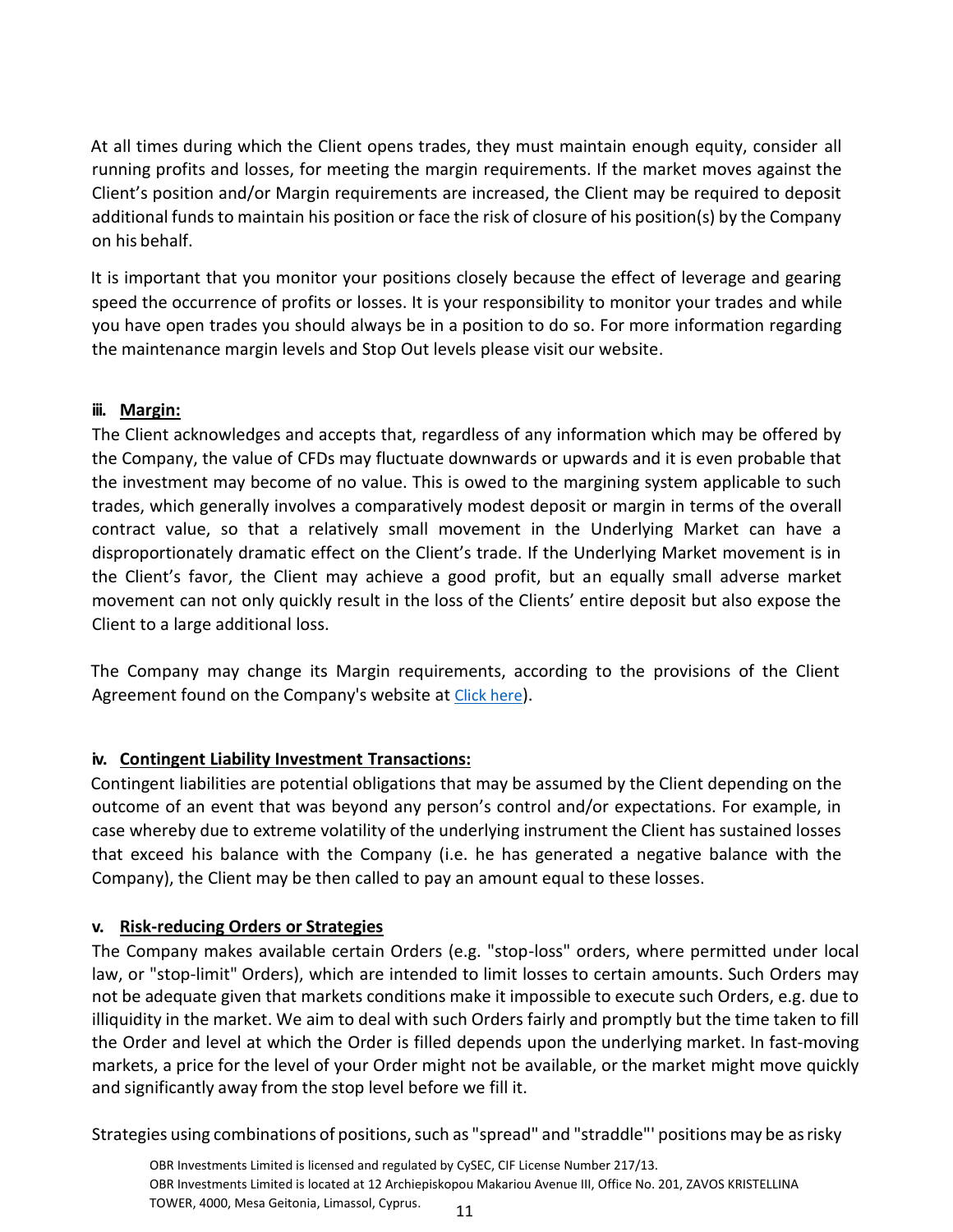as taking simple "long" or "short" positions. Therefore, Stop Limit and Stop Loss Orders cannot guarantee the limit of loss.

## **vi. Swap Values**

If a Client holds any positions overnight then an applicable swap charge will apply. The swap values are clearly stated on the Company's website at ([Click here](https://www.obrinvest.com/eu/terms-and-conditions/general-fees/)) and accepted by the Client during the account registration process as they are described in the Company's Agreement.

The swap rate is mainly dependent on the level of interest rates as well as the Company's fee for having an open position overnight. The Company has the discretion to change the level of the swap rate on each CFD at any given time and the Client acknowledges that he will be informed by the Company's websites. The Client further acknowledges that he is responsible for reviewing the CFDs specifications located on the Company's websites for being updated on the level of swap value prior to placing any order with the Company.

# **15. Advice and Recommendations**

15.1. The Company will not advise the Client about the merits of a particular Transaction or give him any form of investment advice and the Client acknowledges that the Services do not include the provision of investment advice in CFDs or the Underlying Assets and Markets. The Client alone will enter into Transactions and take relevant decisions based on his own judgement. In asking the Company to enter into any Transaction, the Client represents that he has been solely responsible for making his own independent appraisal and investigation into the risks of the Transaction. He represents that he has sufficient knowledge, market sophistication, professional advice and experience to make his own evaluation of the merits and risks of any Transaction. The Company gives no warranty as to the suitability of the products traded under this Agreement and assumes no fiduciary duty in its relations with the Client.

15.2. The Company will not be under any duty to provide the Client with any legal, tax or other advice relating to any Transaction. The Client should seek independent expert advice if he is in any doubt as to whether he may incur any tax liabilities. The Client is hereby warned that tax laws are subject to change from time to time.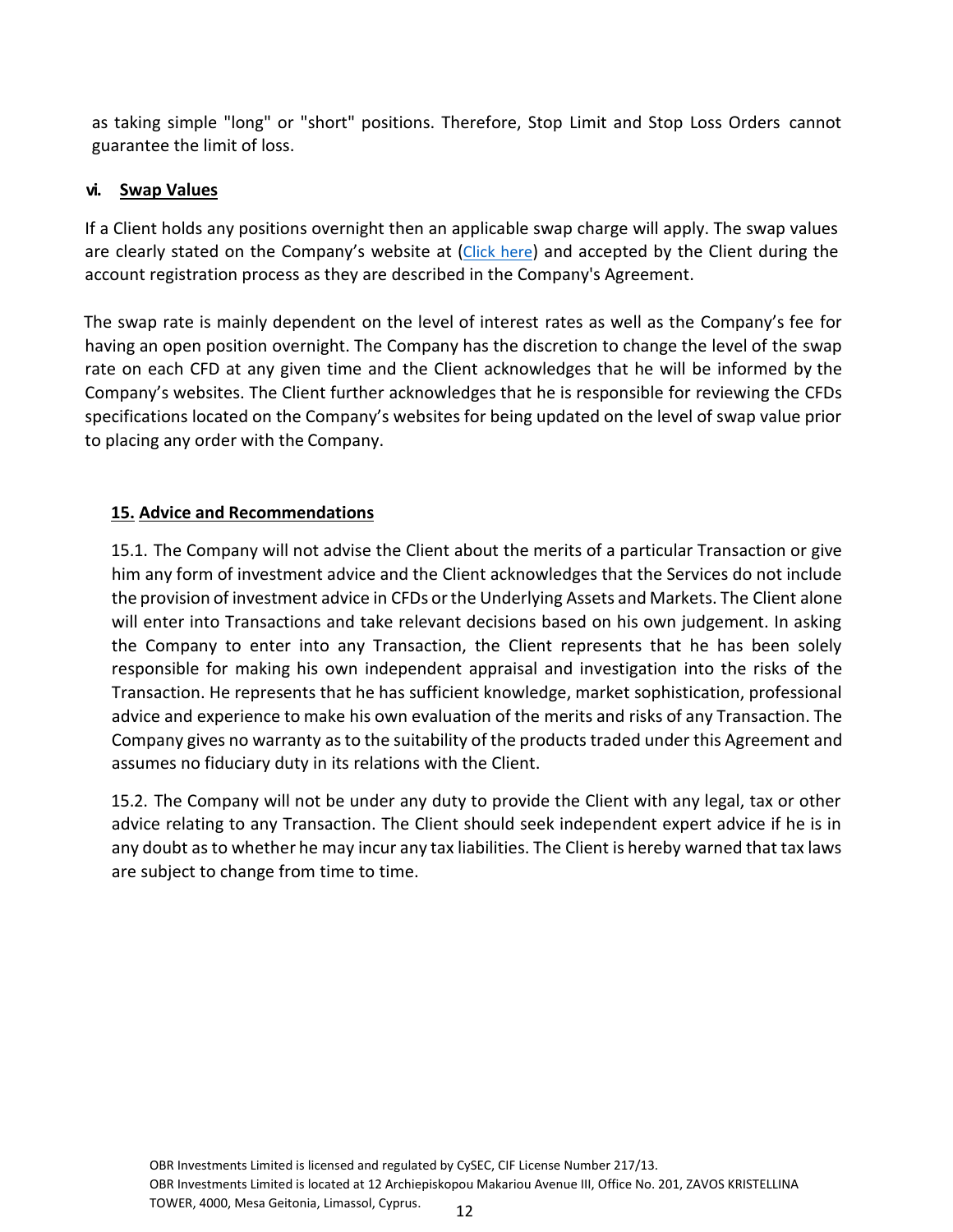15.3. The Company may, from time to time and at its discretion, provide the Client (or in newsletters which it may post on its Website or provide to subscribers via its Website or the Trading Platform or otherwise) with information, news, market commentary or other information but not as a service. Where it does so:

- (a) the Company will not be responsible for such information;
- (b) the Company gives no representation, warranty or guarantee as to the accuracy, correctness or completeness of such information or as to the tax or legal consequences of any related Transaction;
- (c) this information is provided solely to enable the Client to make his own investment decisions and does not amount to investment advice or unsolicited financial promotions to the Client;
- (d) if the document contains a restriction on the person or category of persons for whom that document is intended or to whom it is distributed, the Client agrees that he will not pass it on to any such person or category of persons;
- (e) the Client acceptsthat prior to dispatch, the Company may have acted upon it itself to make use of the information on which it is based. The Company does not make representations as to the time of receipt by the Client and cannot guarantee that he will receive such information at the same time as other clients;

15.4. It is understood that market commentary, news, or other information provided or made available by the Company are subject to change and may be withdrawn at any time without notice.

## **16. No Guarantees of Profit**

16.1. The Company provides no guarantees of profit nor of avoiding losses when trading in Financial Instruments. The Company cannot guarantee the future performance of the Client's Trading Account, promise any specific level of performance or promise that Client's investment decisions, strategies, will be successful/profitable. Customer has received no such guarantees from the Company or from any of its representatives. Customer is aware of the risks inherent in trading in Financial Instruments and is financially able to bear such risks and withstand any losses incurred. The Client acknowledges and accepts that there may be other additional risks apart from those mentioned above.

## **17. Provision of services to clients residing in France**

17.1. An embedded Guaranteed Stop-Loss is linked automatically on every trading CFD position that French clients enter into, whether it is through a market/instant or a pending order. The embedded Guaranteed Stop-Loss will equal the initial margin amount required upon opening the position. This means that the maximum potential loss per position will be strictly limited to the amount initially invested and the maximum risk per position will be known at the time of opening the position.